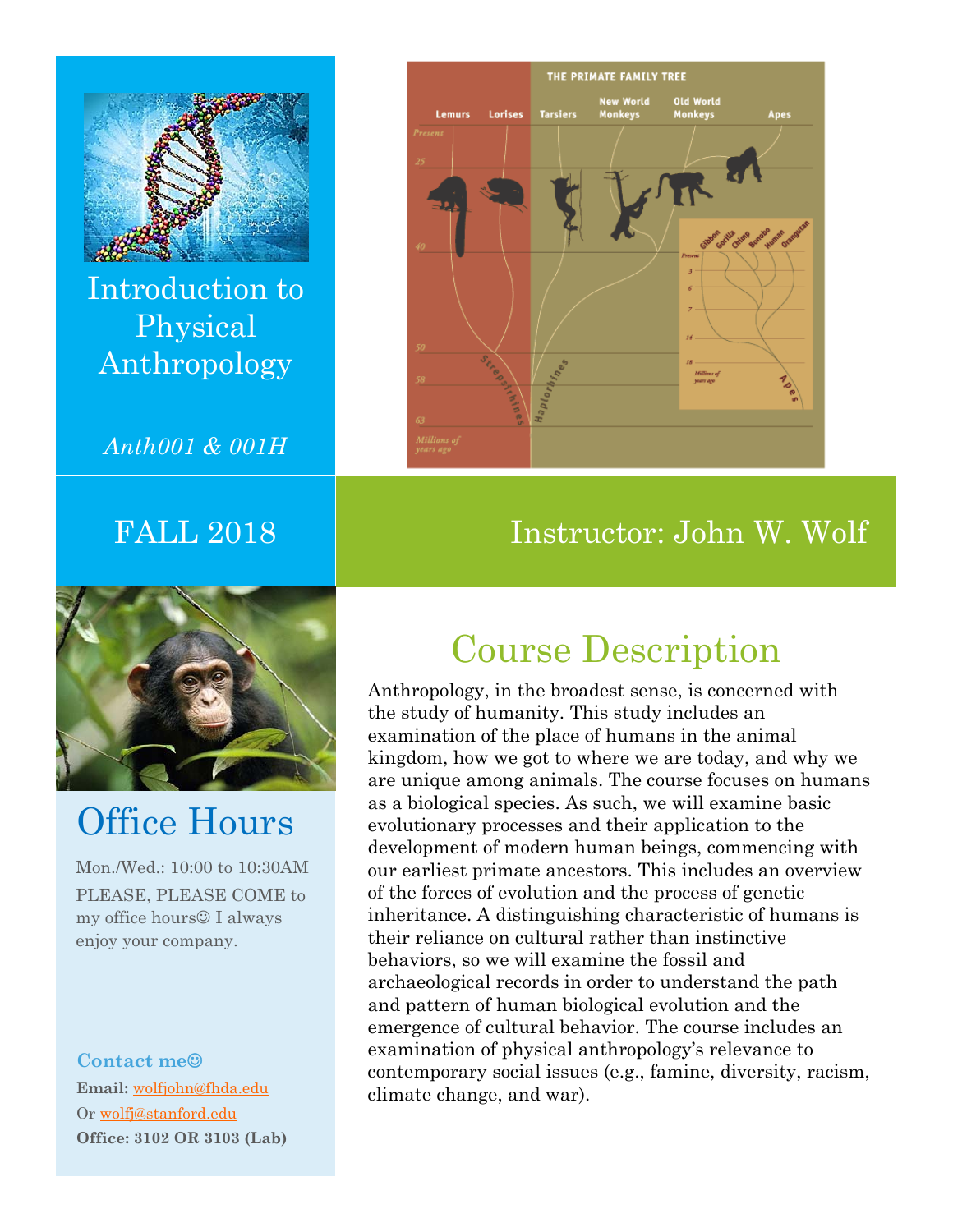

In the field of observation, chance favors only the prepared mind.

*~Louis Pasteur* 

## **Student & Instructor Class Expectations**

#### *Student Expectations*

- a. PLEASE BE ACTIVE AND PARTICIPATE IN CLASS
- b. Listen and respect others
- c. Be comfortable in taking risks
- d. Complete all assignments
- **e. Turn off your cell phones**
- f. Be punctual for all classes
- g. Discuss class concerns either after class or during designated office hours
- h. Be prepared for class by reading chapter prior to lesson

#### *Instructor Expectations*

- a. BE ACTIVE AND ENTHUSIASTIC TO FACILITATE STUDENT LEARNING
- b. Listen and respect students' views
- c. Be in class at least 5 minutes before and after class
- d. Respond swiftly and effectively to student concerns
- e. Turn off cell phone
- f. Grade objectively, consistently, and timely. Be open and honest about grading & willing to answer questions.
- g. Be prepared for class

### **Class Attendance**

I will take attendance (although, not at the same time every class). **Moreover, you will find yourself at a significant disadvantage if you do not attend.** As a bio-cultural being, you will optimize your learning by being present in class and interacting with the lecture material, your fellow classmates, and me. Much of this subject matter may be controversial and is constantly changing, based on new fossil and genetic evidence. Thus, there are various opinions about everything. In some cases, my own views may differ from those of the textbook. Because I present these views in class, you should plan to attend. I do not object to you taping my lectures. Finally, I do not believe education needs to be drudgery. Teaching is fun and I am serious about you having fun learning.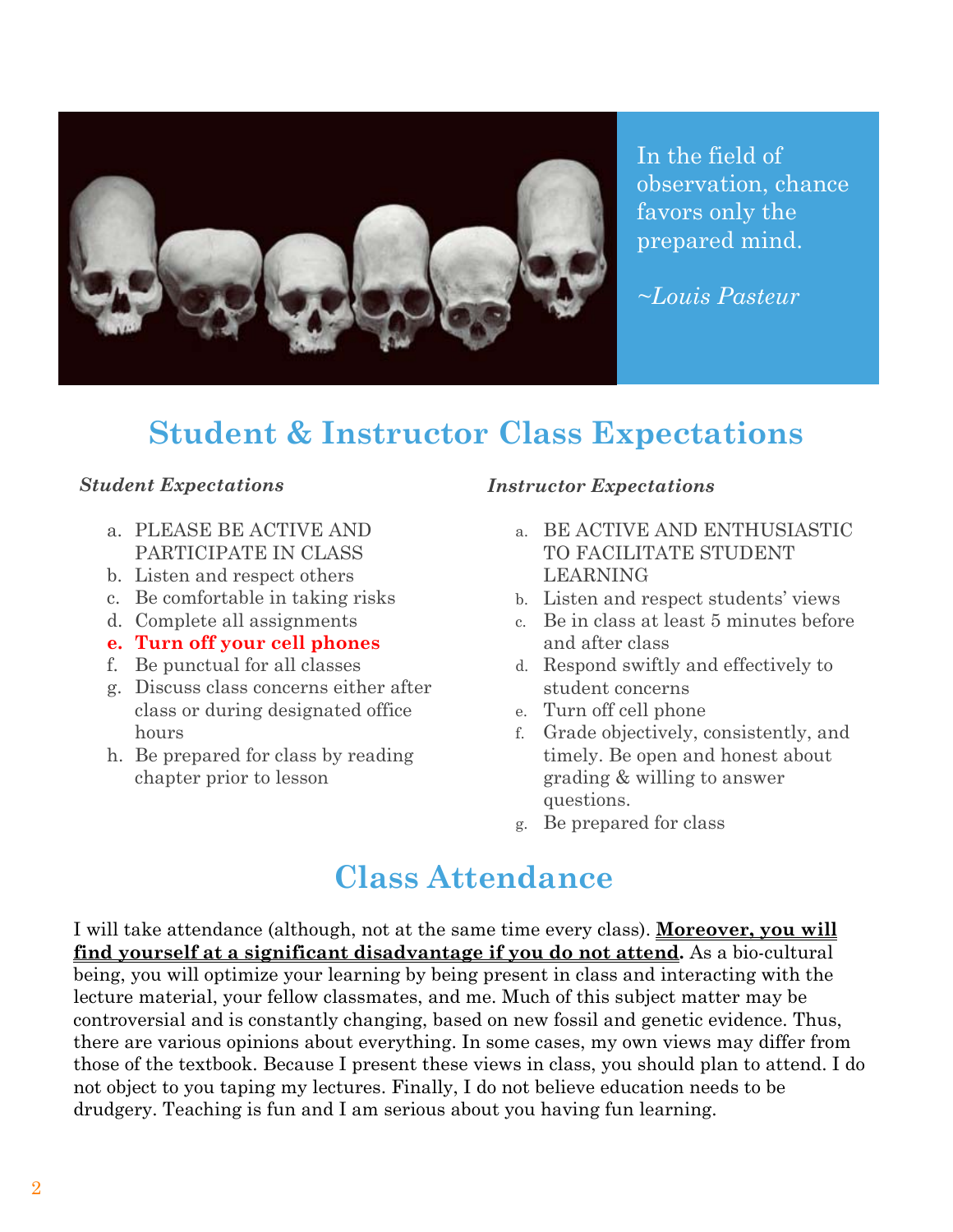

All that is valuable in human society depends upon the opportunity for development accorded the individual.

*~Albert Einstein* 

# **Teaching Philosophy**

In line with my student and teacher expectations, my teaching philosophy and methods are important to understand in order to succeed in this course.

- 1. I believe in *transparency*, meaning I have nothing to hide from you and you have nothing to hide from me. I will explain the methods of grading. If you have any questions please respectfully ask. I expect the same honesty from you. Together we can build and maintain a successful quarter.
- 2. Everyone has the right and ability *to be successful* in this course. I will provide you with multiple pathways to achieve success. You just have to follow through on them. Take charge of your learning, it is your responsibility.
- 3. I try to infuse each course with *diversity.* The need for a diversified education is increasing with our growing multicultural society. In my courses, I promote a safe climate where we examine content from multiple cultural perspectives.

'Tis an ill wind that blows no minds.

*~Malaclypse the Younger* 

# Student Learning Objectives (SLOs)

- 1. Adopt the framework of Evolutionary Theory to evaluate biological change over time.
- 2. Define scientific inquiry and its methods.
- 3. Utilize a technical vocabulary to discuss the cornerstones of physical anthropology (genetics, primatology, the fossil record, and modern human variation).
- 4. Explain ancient and modern human variation in biocultural terms.
- 5. Evaluate the impact of human evolution on past, present, and future environments.

**Web Page for Notes, Announcements, etc. -** http://sites.google.com/site/wolf2009site/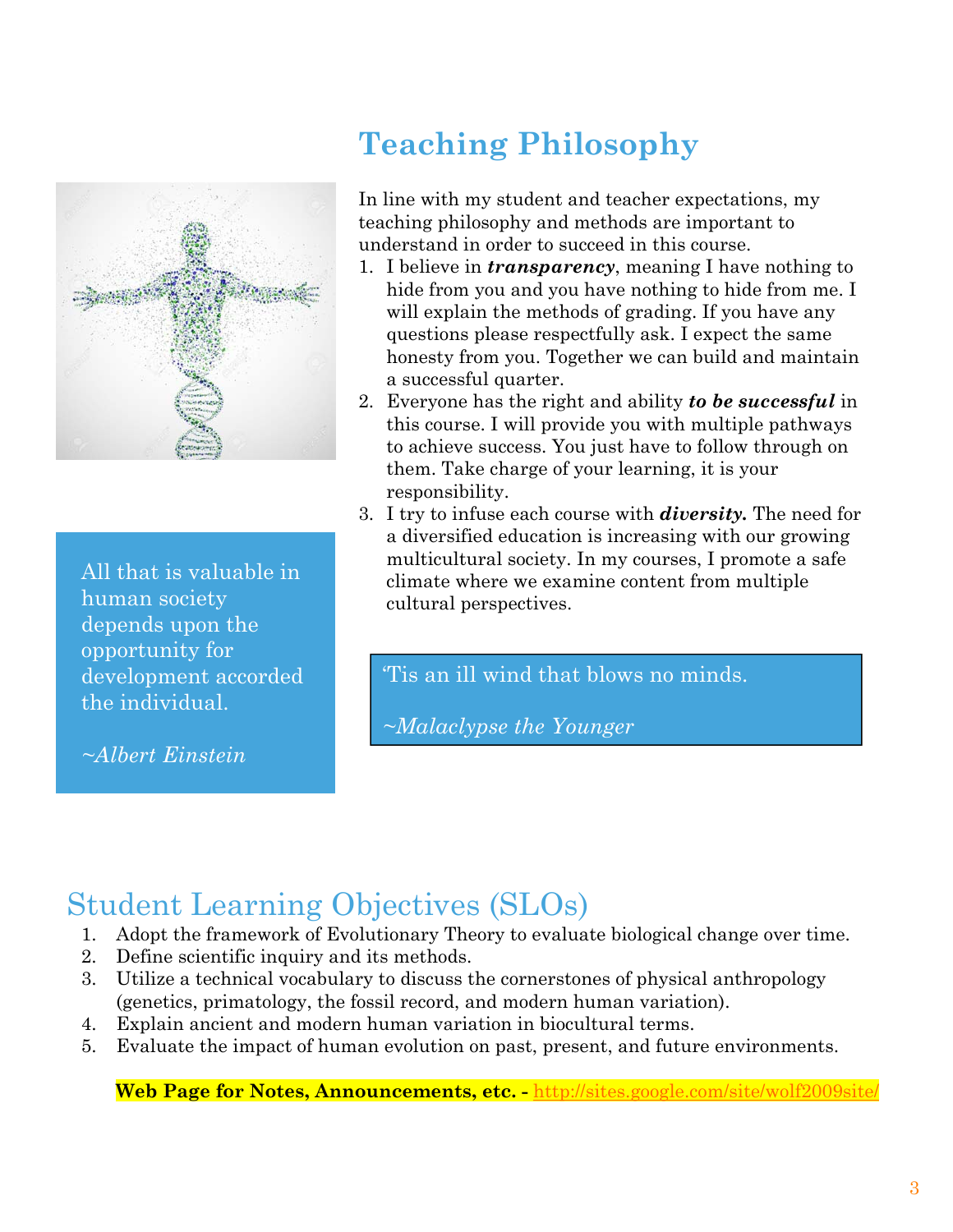# **Academic Integrity, Cheating, & Plagiarism**

Most students do not fully understand what cheating is. Therefore, I have provided a description of what I view as cheating and plagiarizing. If you put an idea, statistics, or quote in your writing assignments that is from another source, absolutely cite the source. If you do not cite a direct quote or even a paraphrased quote, this will be considered plagiarism, you will receive an F on the paper, perhaps an F for the course, and your actions will be reported to Foothill College officials. The same applies to copying answers during an exam. It is my policy, and the college's policy that cheating and plagiarism are strictly prohibited. Any student that is caught cheating on an exam or plagiarizing on a paper will be reported to the academic dean. Moral of the story, cite and reference your work appropriately. For more information, consult the student handbook at http://www.foothill.edu/services/handbook/index.php.

#### **Human Relations**

I, as the instructor, and you, as the student, **will not** engage in any unfair discrimination based on age, gender, gender identity, race, ethnicity, culture, national origin, religion, sexual orientation, socioeconomic status, or any basis proscribed by law. In the content of this course, I will often address issues of gender, sexual orientation and culture. To promote a safe learning environment I will expect you to adhere strictly to the above code.

#### **American Disabilities Act (ADA) Compliance**

If there is any student who has special needs because of a disability, please go directly to the Disability Resource Center (DRC) located in Building 5400. Office hours are held between 8:00am and 7:00pm Monday and Tuesday; between 8:00am and 5:00pm Wednesday and Thursday; and between 8:00am and 3:00pm Friday.

Use *Clockwork* (http://www.foothill.edu/drc/clockwork.php) for accommodation requests and scheduling accommodation exams.

### **Textbook:**

Essentials of Physical Anthropology, 3rd Edition (2015), Clark Spencer Larsen.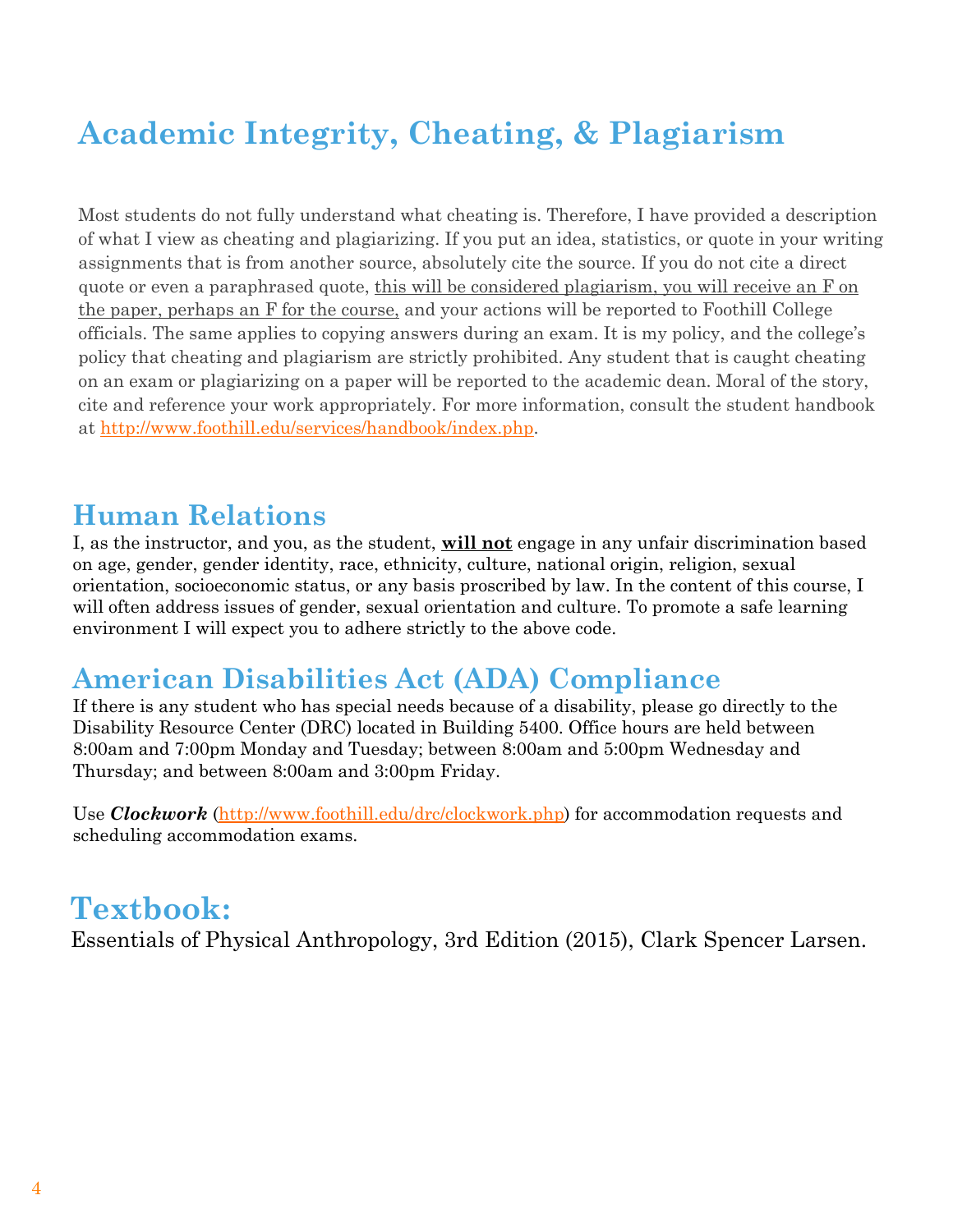# **Primate Observation Paper**

One of the ways that physical anthropologists approach the understanding of ancient and modern human social and cultural behavior is through the study of our closest living relatives: other primates. In this assignment, you will become a primatologist. Your assignment is to observe at least two different primate species at a zoo and compare their behaviors to each other *and then discuss how this might help us to understand human behavior*. **\*If you cannot go to a zoo to observe thepPrimates (a physical/health limitation ONLY), you may choose to do an alternative written research paper, upon prior approval by the instructor (SEE ME IMMEDIATELY).** 

You will be required to observe two *different* primate species for a two-hour period (you will record each primate species for one hour). You may perform your observations at any zoo you wish – the closest zoos are the San Francisco Zoo, Oakland Zoo, and Happy Hollow in San Jose. Choose any two primate species: the S.F. and Oakland Zoos have the widest array of primates, including chimpanzees and Gorillas. I would recommend choosing two very different species for your observations. **I also strongly recommend contacting the zoo ahead of time and finding out when they feed the primates and/or when the primates tend to be most active –this will decrease your chances of sitting in front of a primate enclosure watching your subjects sleep for an hour!**

**More detailed instructions will be distributed the second week of class.** 

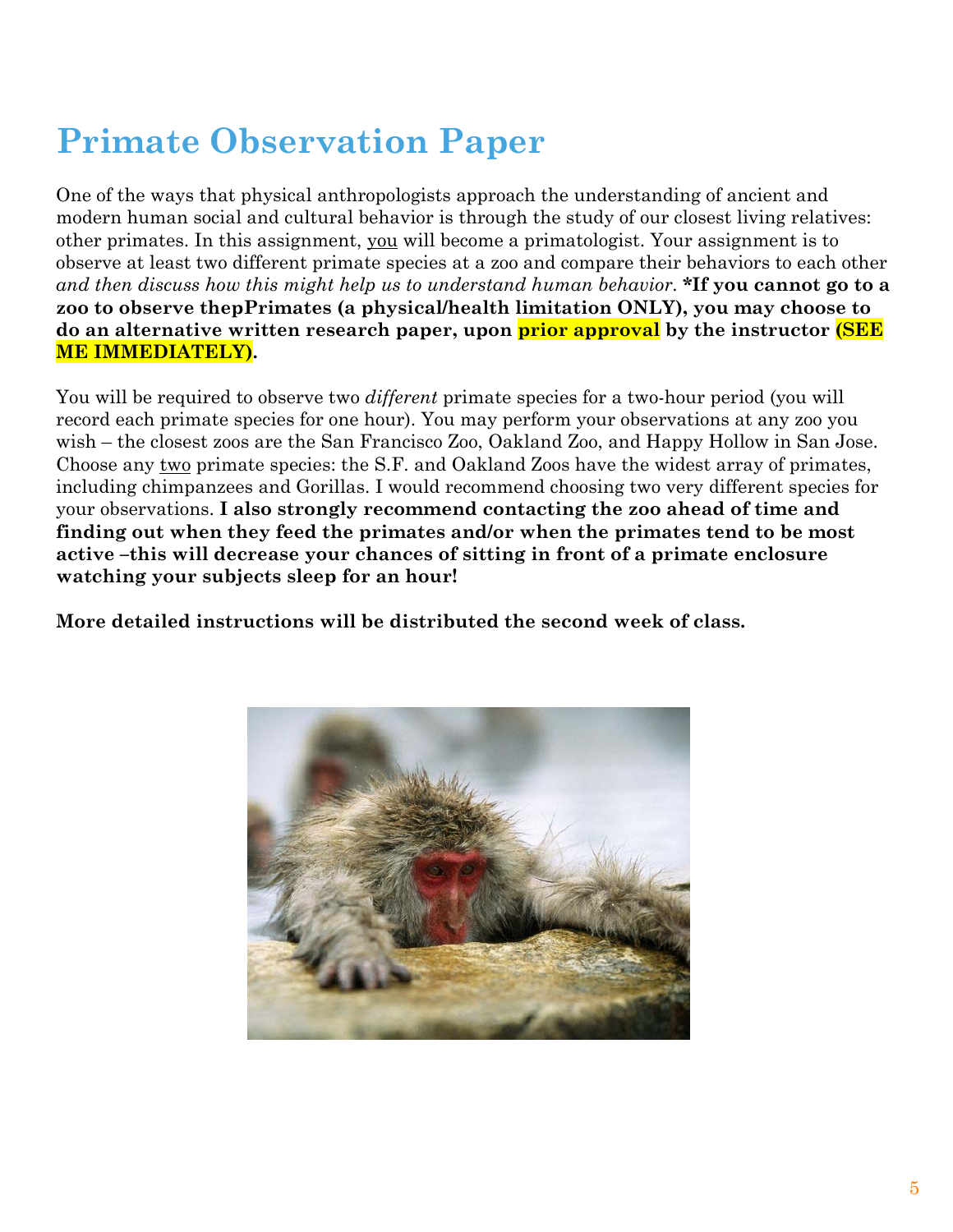# **Grading Criteria & Policies (Regular) – 400 points**

The primate observation paper is to be submitted in class. Late submissions will result in 5 points deducted for each class period the paper is late. This applies to Regular & Honors. **See Honors points (500) on page 7.** 

|                                  |        | Learning          | <b>Final Point</b> | <b>Letter Grade</b> |
|----------------------------------|--------|-------------------|--------------------|---------------------|
| <b>Assignments</b>               | Points | <b>Objectives</b> | <b>Total</b>       | Equivalent          |
| Midterm #1                       | 100    | $1-5$             | 400-360            | $A+$ to $A-$        |
| Midterm #2                       | 100    | $1-5$             | 359-320            | $B+$ to $B-$        |
| Final Exam                       | 100    | $1-5$             | 319-280            | $C+$ to $C-$        |
| <b>Primate Observation Paper</b> | 100    | $2$ and $3$       | 279-240            | $D+$ to $D-$        |

Any "curve" adjustments and plus-minus thresholds will be determined and explained as we progress. Class participation is important, but I am less concerned that you offer the "right answer" to every question in class (I have the exams for that measure) than I am in knowing

| Week                                                            | <b>Topic</b>                                                                          | <b>Text Readings &amp; Videos</b>                  |  |  |  |  |  |
|-----------------------------------------------------------------|---------------------------------------------------------------------------------------|----------------------------------------------------|--|--|--|--|--|
| 1. Sep. 24                                                      | Introduction: Physical Anthropology<br>& Evolution                                    | Chapters $1 \& 2$ ; Video: Why Sex?                |  |  |  |  |  |
| 2. Oct. 1                                                       | <b>Evolution and Heredity</b>                                                         | Chapters $3 & 4$                                   |  |  |  |  |  |
| 3. Oct. 8                                                       | Macroevolution, Variation &<br><b>Adaptation</b> ; Population Genetics                | Chapters 5; Video: <b>Kuru</b>                     |  |  |  |  |  |
| 4. Oct. 15                                                      | Population Genetics continued;<br>Bones/Skeleton                                      | Chapter 6 & Appendix: "The Skeleton"               |  |  |  |  |  |
| 5. Oct. 22                                                      | Modern Primates: Taxonomy,                                                            | Chapters 6 continued $& 7;$                        |  |  |  |  |  |
|                                                                 | Morphology and Behavior                                                               | Video: Mountain Gorilla                            |  |  |  |  |  |
| OCTOBER 29th: MIDTERM #1                                        |                                                                                       |                                                    |  |  |  |  |  |
| 6. Oct. 29                                                      | Fossils; Dating; Primate evolution                                                    | Chapter $8 \& 9$                                   |  |  |  |  |  |
| 7. Nov. 5                                                       | Early "Hominin" Evolution                                                             | Chapter 10; Video: Walking with<br>Cavemen, Part 1 |  |  |  |  |  |
| 8. Nov. 12                                                      | Homo erectus and Homo                                                                 | Chapter 11; Video: Walking with                    |  |  |  |  |  |
|                                                                 | heidelbergensis                                                                       | Cavemen, Part 2                                    |  |  |  |  |  |
| <b>NOVEMBER 21st: MIDTERM #2</b>                                |                                                                                       |                                                    |  |  |  |  |  |
| 9. Nov. 19                                                      | Neanderthals and Anatomically<br>Modern Humans                                        | Chapter 12                                         |  |  |  |  |  |
| 10. Nov. 26                                                     | Behaviorally Modern Humans;<br><b>Upper Paleolithic;</b><br>PAPER DUE: NOV 28th       | Continue Chapter 12; Video: The<br>Mind's Big Bang |  |  |  |  |  |
| 11. Dec. 3                                                      | Peopling of the New World; Origins of<br>Agriculture; Human Life: Present &<br>Future | Chapters 13; Video: TBA                            |  |  |  |  |  |
| FINAL EXAM: DECEMBER 10th 8:00AM - 10:00AM                      |                                                                                       |                                                    |  |  |  |  |  |
| I reserve the right to revise the course schedule if necessary. |                                                                                       |                                                    |  |  |  |  |  |